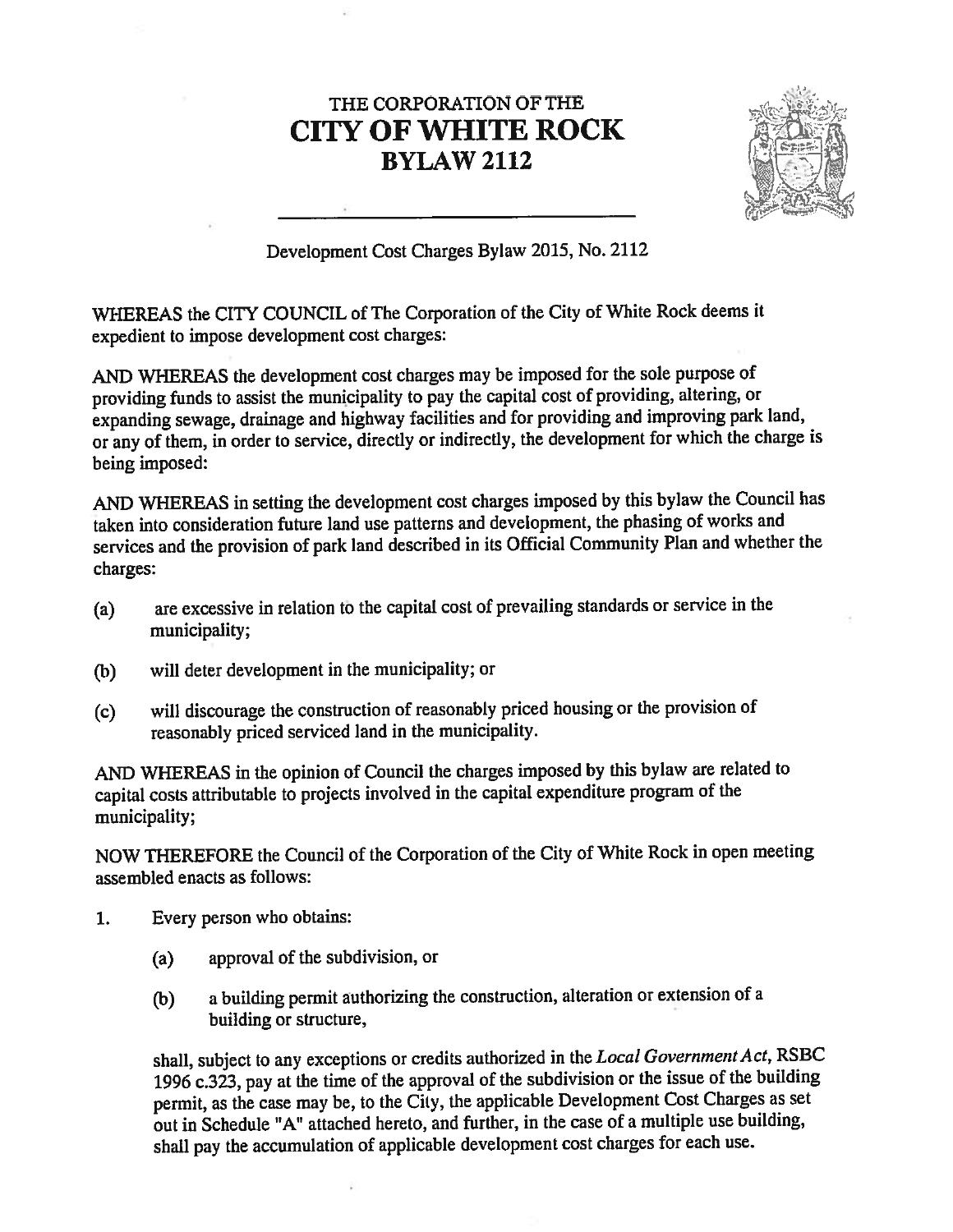2015 Development Cost Charges Bylaw 2015, No. 2112 Page No. 2

- 2. Where <sup>a</sup> type of development is not identified in this Bylaw and Schedule A, the Development Cost Charges for the most comparable type of development are to be used to determine the amount payable.
- 3. Development Cost Charges shall be paid;

(a) at the time of subdivision approva<sup>l</sup> of any Single Family Residential lot; and

(b) at the time of building permit issuance of any other class of development.

- 4. Where <sup>a</sup> Development Cost Charge has been paid under Section 3(a) and <sup>a</sup> further amount later becomes payable under Section 3(b) as <sup>a</sup> result of <sup>a</sup> building permit application, the amount previously paid under Section 3(a) shall be deducted from the amount owing under Section 3(b). No refund shall be made in the event that this deduction results in <sup>a</sup> credit.
- 5. <sup>A</sup> building permit that authorizes the construction, extension, or alteration of commercial floor area shall incur <sup>a</sup> Development Cost Charge based on the Commercial Charge as indicated in Schedule A, and for that purpose the floor area of the building shall be the total of the floor areas of all floors of the building measured to the exterior surface of the exterior walls.
- 6. <sup>A</sup> building permit that authorizes the construction, extension, or alteration of institutional floor area shall incur <sup>a</sup> Development Cost Charge based on the Institutional Charge as indicated in Schedule A, and for that purpose the floor area of the building shall be the total of the floor areas of all floors of the building measured to the exterior surface of the exterior walls.
- 7. If <sup>a</sup> building permit authorizes an addition to or alteration of <sup>a</sup> commercial or institutional building, the floor area in respec<sup>t</sup> of which Development Cost Charges are imposed is the incremental floor area resulting from the addition or alteration and in the case of an industrial building includes any incremental area used for motor vehicle parking and loading spaces.
- 8. Development cost charges shall only be assessed:
	- (a) in respec<sup>t</sup> of residential development, to the extent that the number of units is increased; and
	- (b) in respec<sup>t</sup> of commercial and institutional development, to the extent the development increases the floor area, as applicable.
- 9. No development cost charges are payable under this Bylaw where:
	- (a) the building permit authorizes the construction, alternation or extension of <sup>a</sup> building or par<sup>t</sup> of <sup>a</sup> building that is or will be after the construction, alteration or extension, exemp<sup>t</sup> from taxation under Section <sup>220</sup> (1) (h) or <sup>224</sup> (2) (f) of the Community Charter (SBC 2003) Chapter 26;
	- (b) the building permit authorizes the construction or alteration of <sup>a</sup> building where the value of the work authorized by permit does not exceed \$50,000;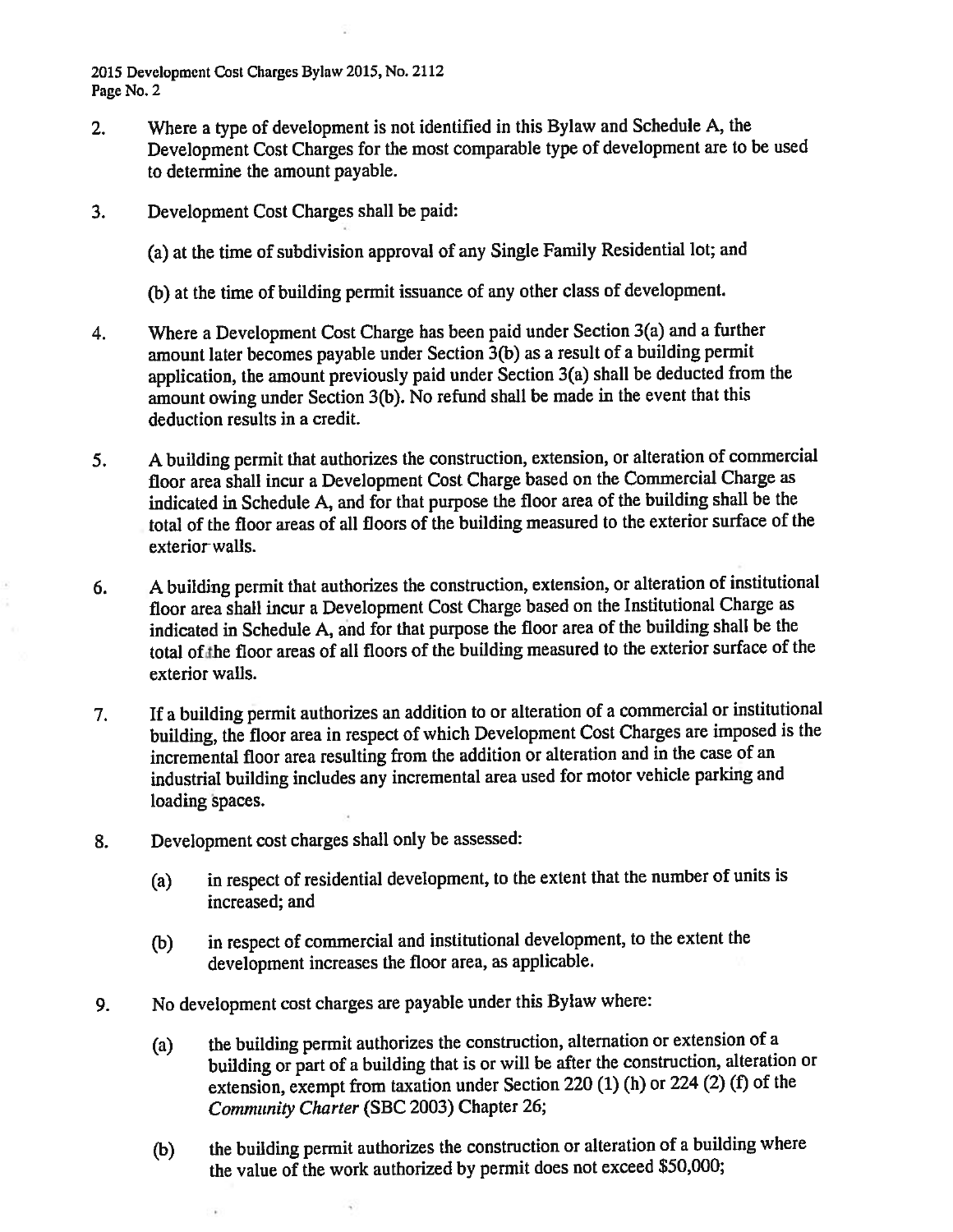2015 Development Cost Charges Bylaw 2015, No. 2112 Page No. 3

- (c) the size of the dwelling unit 29 square metres or less; or
- (d) <sup>a</sup> development cost charge has previously been paid for the same development, unless, as <sup>a</sup> result of further development, new capital cost burdens will be imposed on the City of White Rock.
- 10. Notwithstanding S.933(4)(b) of the Local Government Act, a Development Cost Charge is payable for construction, alteration or extension of <sup>a</sup> building that will, after the construction, alteration or extension, contain fewer than 4 self-contained dwelling units.
- 11. For the purpose of this Bylaw, including Schedule A:

"BUILDING PERMIT" means <sup>a</sup> permit issued for construction, alteration or extension of <sup>a</sup> building or structure required pursuan<sup>t</sup> to the City of White Rock Building Bylaw;

"COMMERCIAL" means <sup>a</sup> class of development that is used or intended to be used for commercial purposes as defined in the Zoning Bylaw and including both (CR) and (CS) designations;

"DWELLING UNIT" has the same meaning as defined in the Zoning Bylaw;

"GROSS FLOOR AREA" has the same meaning as defined in the Zoning Bylaw;

"INSTITUTIONAL" means a building or structure used or intended to be used for institutional uses as provided for in the Zoning Bylaw, (P) designation, including but not limited to non-profit cultural, recreational, social, library, school, government, hospital or educational purposes;

"MULTI-FAMILY RESIDENTIAL" means <sup>a</sup> building that contains more than one dwelling unit;

"PER  $M<sup>2</sup>$ " means the Development Cost Charge payable per square metre of a building or structure being constructed, altered or extended as measured by using the gross floor area;

"RESIDENTIAL" means use for residential occupancy as provided for in the City of White Rock Zoning Bylaw, as the principal use for long term accommodation for periods in excess of one month, including but not limited to single family and multi-family uses;

"SINGLE FAMILY RESIDENTIAL LOT" means <sup>a</sup> lot where <sup>a</sup> single family residential building is <sup>a</sup> permitted use under the City of White Rock Zoning Bylaw;

"ZONING BYLAW" means the City of White Rock Zoning Bylaw 1999, No. <sup>1591</sup> as amended or superseded.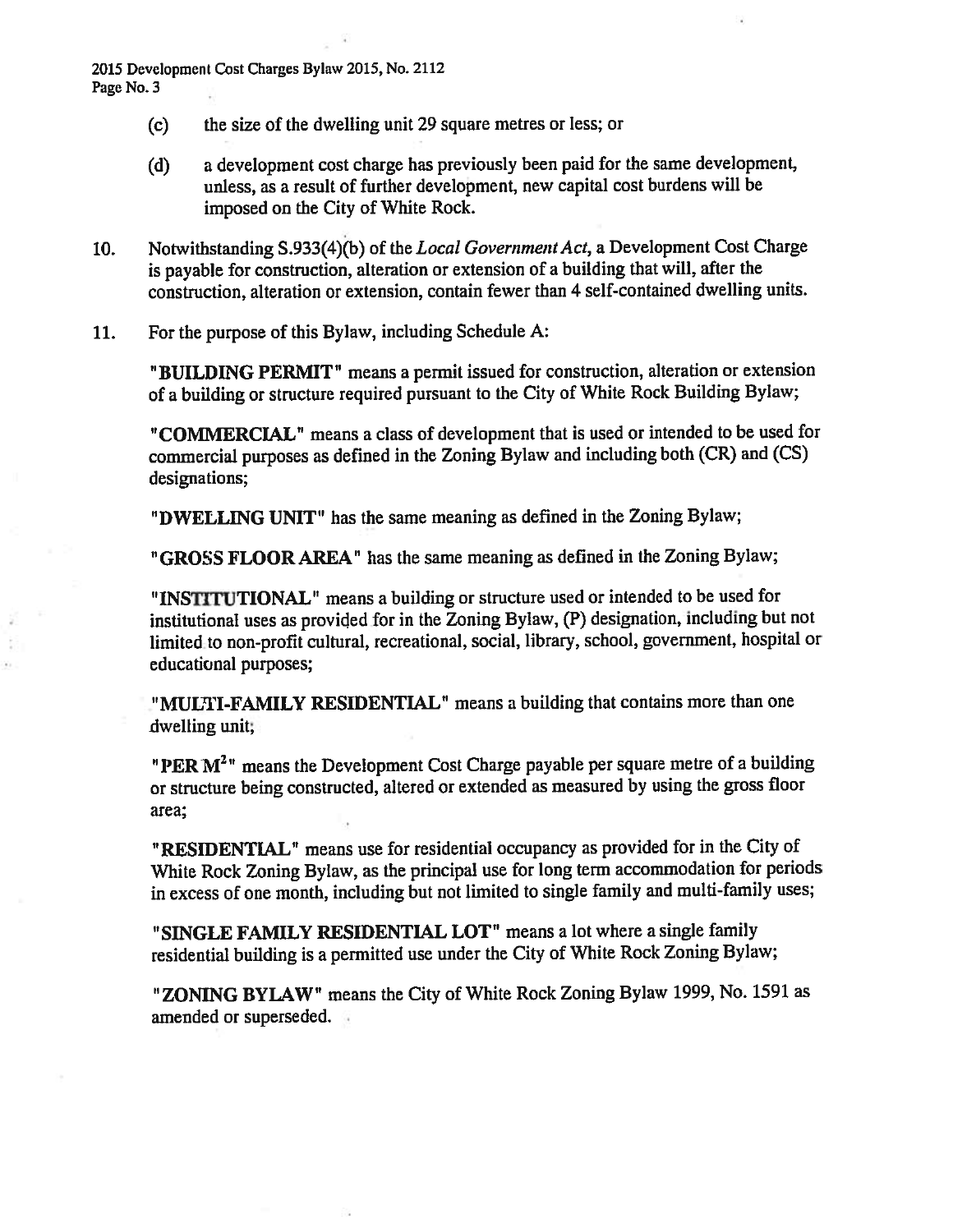2015 Developmeni Cost Charges Bylaw 2015, No. 2112 Page No.4

- 12. "White Rock Development Cost Charges Imposition Bylaw, 2006, No. 1798" is hereby repealed.
- 13. This Bylaw may be cited as "White Rock Development Cost Charges Bylaw, 2015, No. 2112."

| RECEIVED FIRST READING on the                       | $14^{\text{th}}$ | day of        | December, 2015      |
|-----------------------------------------------------|------------------|---------------|---------------------|
| RECEIVED SECOND READING on the                      | 7 <sup>th</sup>  | day of        | <b>March</b> , 2016 |
| RECEIVED THIRD READING on the                       | 7 <sup>th</sup>  | day of        | March, 2016         |
| THIRD READING RESCINDED on the                      | $21^{st}$        | day of        | <b>March</b> , 2016 |
| AS<br>READING,<br><b>THIRD</b><br><b>RECEIVED</b>   |                  | $21st$ day of | <b>March</b> , 2016 |
| AMENDED, on the                                     |                  |               |                     |
| RECEIVED approval of the Inspector of $15th$ day of |                  |               | July, 2016          |
| Municipalities                                      |                  |               |                     |
| ADOPTED on the                                      | 25 <sup>th</sup> | day of        | July, 2016          |

MAYOR

CITY CLERK